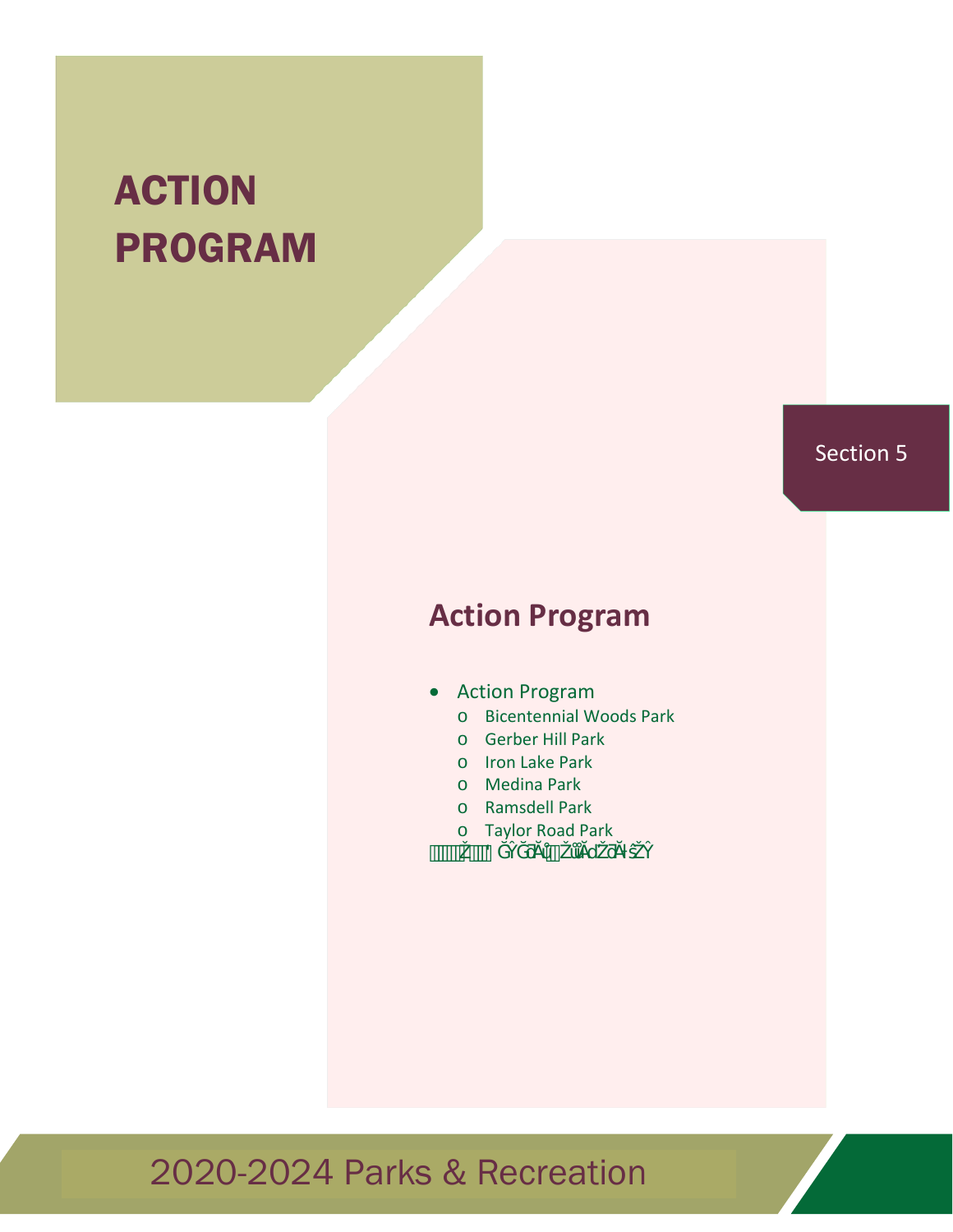### **Action Program**

The action program is a financial planning and management tool listing proposed capital projects and purchases by Lenawee County between 2020 and 2024. It can be viewed as a "blueprint" of the Parks and Recreation Commission's intent to implement various goals and objectives of the plan. The action program identifies and prioritizes the need for improvements and purchases as well as coordinating their funding and optimal time frames for completion. It is also a process that provides order and continuity to the repair, replacement, construction and/or expansion of Lenawee County's parks and recreation facilities. It puts a focus on preserving the County's parks and recreation infrastructure while ensuring the efficient use of public funds.

Since park improvement funding is minimal, the following projects were identified and assigned a priority of high, medium, or low for implementation between 2020 and 2024. The following tables list proposed projects for each park, along with their priority and estimated cost. The preparation of the other chapters of the parks and recreation plan influenced the listings of capital improvements. Other projects and opportunities may be identified, and the priority schedules adjusted, as funding opportunities become available.

#### **Bicentennial Woods Park**

Proposed improvements to Bicentennial Woods will provide visitors with a variety of active recreation opportunities. For example, visitors will enjoy the hiking trails that wind through a prairie grass field and one of Lenawee County's virgin timber wood forests.

| <b>Priority</b> | <b>Project Description</b>         | <b>Estimated Cost</b> |
|-----------------|------------------------------------|-----------------------|
| High            | New playground equipment           | \$15,000              |
|                 | Parking lot upgrades               | \$26,000              |
|                 | Electrical for well and pavilion   | \$12,000              |
| <b>Medium</b>   | Additional picnic tables/grills    | \$7,000               |
|                 | Metal shelter roof                 | \$12,000              |
|                 | <b>Trail enhancements</b>          | \$6,000               |
|                 | Pave entrance / Lot grading        | \$12,500              |
| Low             | Frisbee/disc golf course           | \$10,000              |
|                 | Ga-Ga ball court                   | \$750                 |
|                 | Pickleball court                   |                       |
|                 | Sand volley ball pit               | \$3,000               |
|                 | <b>Bleachers for soccer fields</b> | \$10,000              |

#### **Table 5-1 Bicentennial Woods Park - Action Program Improvements**

*N/A = not available*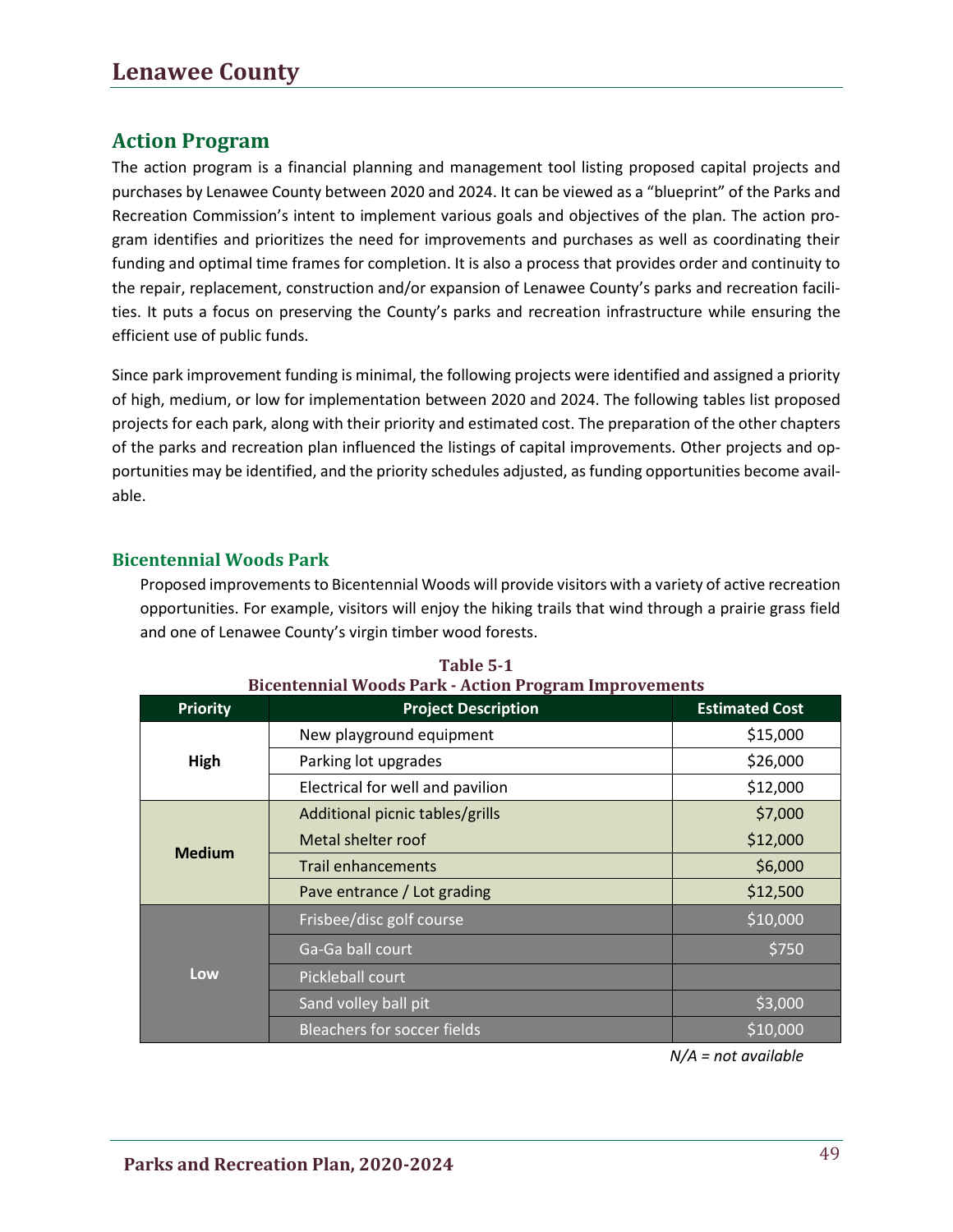## **Lenawee County**

#### **Rationale:**

The projects proposed for Bicentennial Woods implement the following goals and their underlying objectives:

- **#1** Provide all residents of Lenawee County with park and recreation areas and activities that meet acceptable standards, thus providing wholesome and safe leisure time opportunities.
- **#2** Increase park visitor usage and tourism at county park facilities.
- **#3** Continue to preserve, protect, and enhance the natural resources in Lenawee County and the recreational opportunities that they provide.
- **#4** Establish staging areas for a variety of programs that would be beneficial to the residents of all ages of the County.
- **#7** Improve and expand maintenance management in the areas of quantitative and qualitative maintenance, standards establishment, equipment availability, personnel, and scheduling.

#### **Gerber Hill Park**

Many recent improvements have been made to Gerber Hill. General funds will be used to maintain the current facilities, while additional funding will be sought to add an interactive learning station.

| <b>Priority</b> | <b>Project Description</b>                | <b>Estimated Cost</b> |
|-----------------|-------------------------------------------|-----------------------|
| High            | Property line fencing replaced            | \$7,500               |
|                 | Rework horse pits                         | \$750                 |
|                 | Property line fence replacement           | \$7,500               |
|                 | Playground equipment                      | \$15,000              |
| <b>Medium</b>   | <b>Teaching area</b>                      | \$25,000              |
|                 | Wildlife planting (south side)            | \$10,000              |
|                 | <b>Electrical at Pavilions</b>            | \$2,000               |
| Low             | <b>Bleachers for soccer field</b>         | \$7,500               |
|                 | Frisbee/disc golf course                  | \$10,000              |
|                 | New soccer nets                           | \$2,000               |
|                 | Redo the fencing for the baseball diamond | \$3,500               |

**Table 5-2 Gerber Hill Park - Action Program Improvements**

*N/A = not available*

#### **Rationale:**

The projects proposed for Gerber Hill implement the following goals and their underlying objectives:

- **#1** Provide all residents of Lenawee County with park and recreation areas and activities that meet acceptable standards, thus providing wholesome and safe leisure time opportunities.
- **#2** Increase park visitor usage and tourism at county park facilities.
- **#3** Continue to preserve, protect, and enhance the natural resources in Lenawee County and the recreational opportunities that they provide.
- **#4** Establish staging areas for a variety of programs that would be beneficial to the residents of all ages of the County.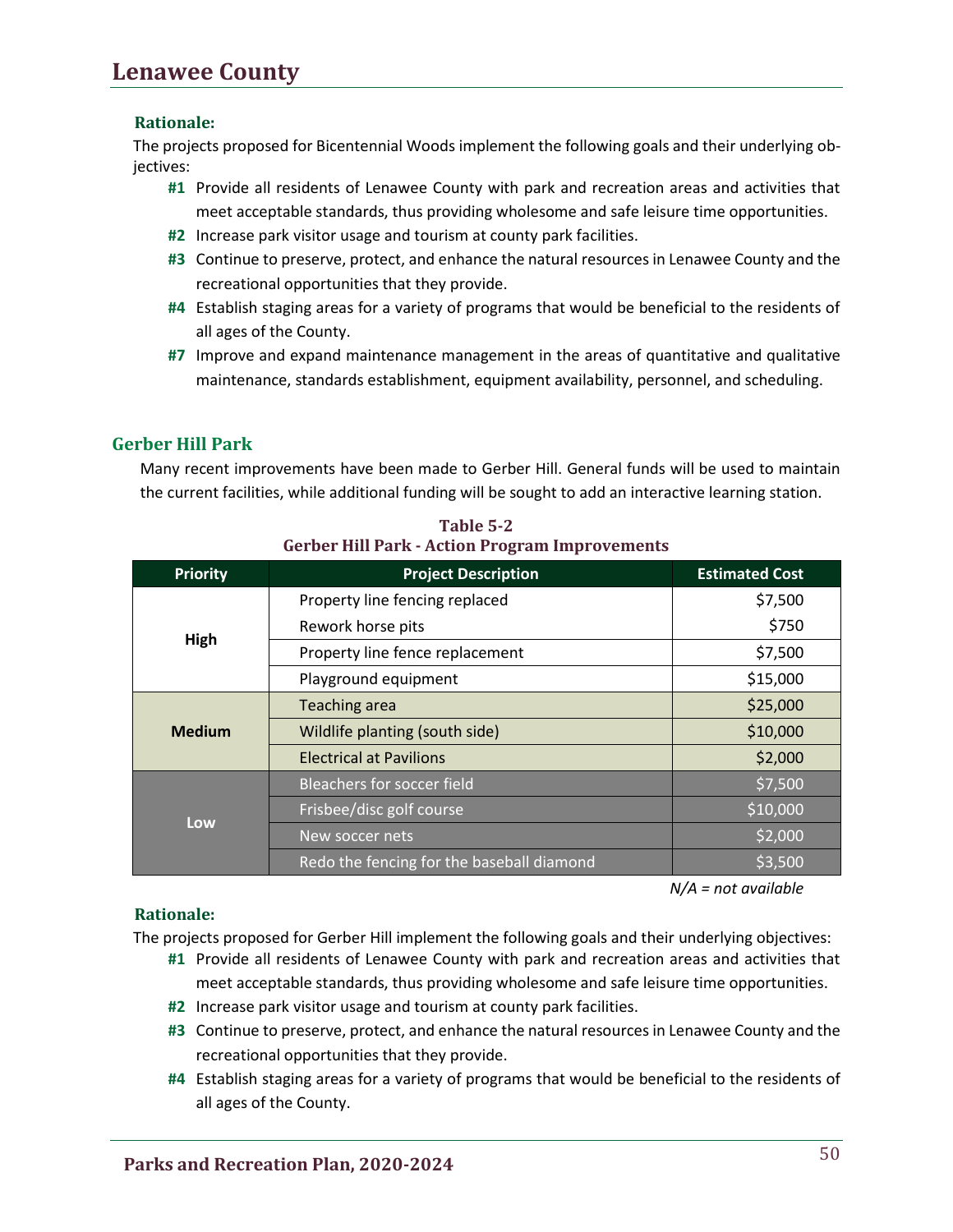**#7** Improve and expand maintenance management in the areas of quantitative and qualitative maintenance, standards establishment, equipment availability, personnel, and scheduling.

#### **Iron Lake Park**

Survey results indicate that the Iron Lake boat launch is used regularly, but improvements to the facility are needed. A sitting area and restrooms would also be appreciated.

| <u>HVII BAKC I AHVA TICHUILI FUGLAIN HIIPFOVCHICHUS</u> |                                 |                       |
|---------------------------------------------------------|---------------------------------|-----------------------|
| <b>Priority</b>                                         | <b>Project Description</b>      | <b>Estimated Cost</b> |
| High                                                    | Property line fence replacement | \$7,200               |
| <b>Medium</b>                                           | Outhouse                        | \$12,000              |
|                                                         | Signage upgrades                | \$3,000               |
| Low                                                     | Drive graded and reworked       | \$15,000              |

**Table 5-3 Iron Lake Park - Action Program Improvements** 

*N/A = not available*

#### **Rationale:**

The projects proposed for Iron Lake implement the following goals and their underlying objectives:

- **#1** Provide all residents of Lenawee County with park and recreation areas and activities that meet acceptable standards, thus providing wholesome and safe leisure time opportunities.
- **#2** Increase park visitor usage and tourism at county park facilities.
- **#7** Improve and expand maintenance management in the areas of quantitative and qualitative maintenance, standards establishment, equipment availability, personnel, and scheduling.

#### **Medina Park**

An enormous hollow sycamore tree is located in Medina, which is also traversed by the adventuresome Bean Creek.

| <b>Priority</b> | <b>Project Description</b>                      | <b>Estimated Cost</b> |
|-----------------|-------------------------------------------------|-----------------------|
| High            | Playground equipment                            | \$15,000              |
|                 | Fencing at front gate and parking lot replaced  | \$10,500              |
|                 | Signage upgrades                                | \$3,000               |
|                 | Picnic tables/grills                            | \$7,000               |
|                 | Rework horse pit                                | \$500                 |
|                 | <b>Electrical at pavilions</b>                  | \$1,100               |
|                 | Restroom facilities upgrade                     | \$3,500               |
|                 | Metal shelter roofs (3)                         | \$36,000              |
| <b>Medium</b>   | Reconstruct bridge and trail enhancements       | \$50,000              |
|                 | Pave entrance/driveway improvements             | \$22,500              |
|                 | Convert tennis court into basketball court      |                       |
|                 | Repair Fence at Baseball and Tennis court areas | \$4000                |
| Low             | Frisbee/disc golf course                        | \$10,000              |
|                 | Sand volley ball pit                            | \$3,000               |

**Table 5-4 Medina Park - Action Program Improvements**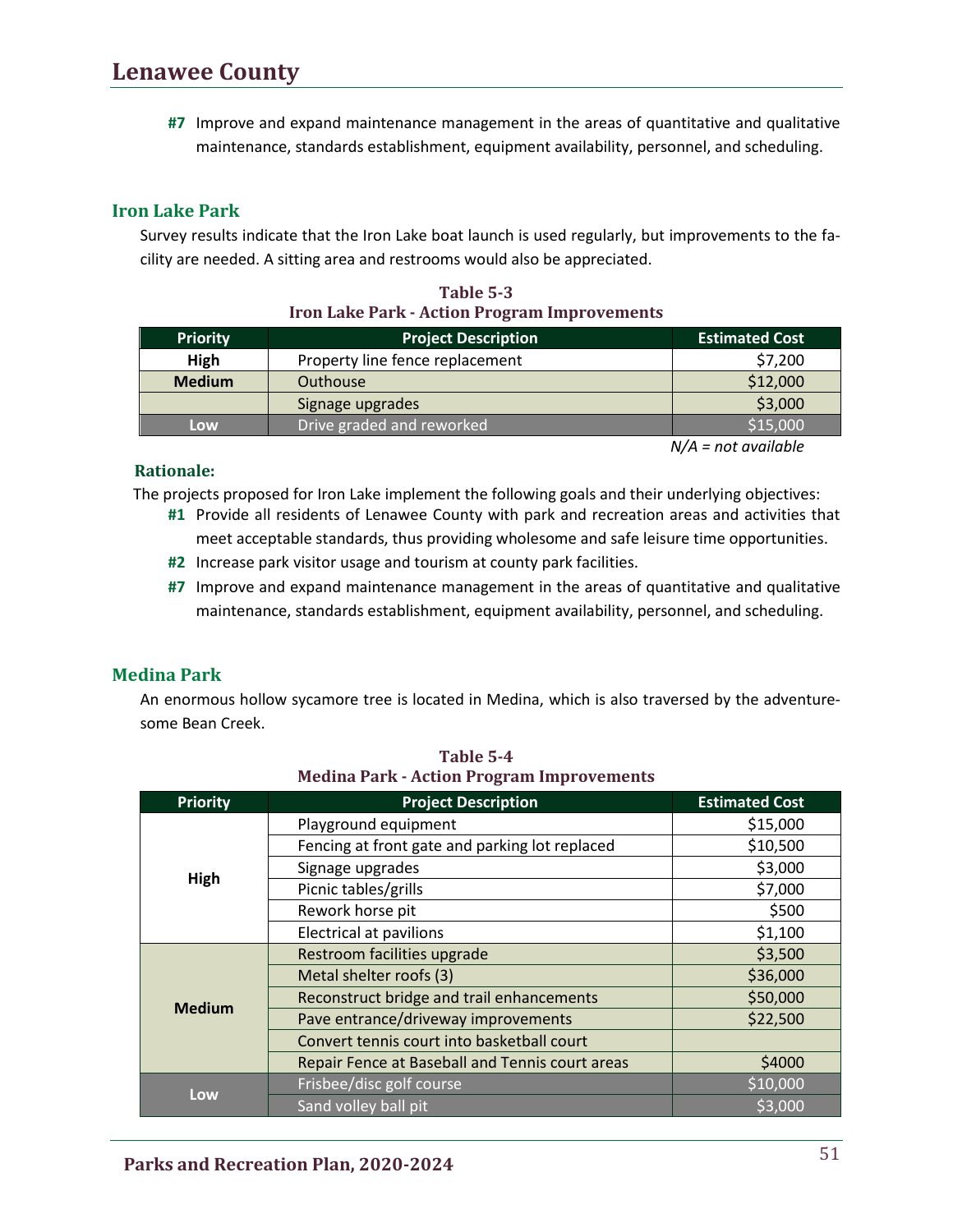## **Lenawee County**

| RV camping area       | \$50,000 |
|-----------------------|----------|
| Convert swamp to pond | \$17,500 |
|                       | <br>.    |

*N/A = not available*

#### **Rationale:**

The projects proposed for Medina implement the following goals and their underlying objectives:

- **#1** Provide all residents of Lenawee County with park and recreation areas and activities that meet acceptable standards, thus providing wholesome and safe leisure time opportunities.
- **#2** Increase park visitor usage and tourism at county park facilities.
- **#4** Establish staging areas for a variety of programs that would be beneficial to the residents of all ages of the County.
- **#7** Improve and expand maintenance management in the areas of quantitative and qualitative maintenance, standards establishment, equipment availability, personnel, and scheduling.

#### **Ramsdell Park**

There is a wonderful potential for horse stables and a museum regarding Lenawee County's rich agricultural history at Ramsdell. Projects focus on improving cross country skiing, hiking, and family gatherings.

| <b>Priority</b> | <b>Project Description</b>                           | <b>Estimated Cost</b> |
|-----------------|------------------------------------------------------|-----------------------|
|                 | New playground equipment                             | \$15,000              |
| High            | Trail enhancements/grooming (cross country skiing)   | \$5,000               |
|                 | Establish controlled burn schedule                   | N/A                   |
|                 | <b>Picnic Tables</b>                                 | \$3,600               |
| <b>Medium</b>   | 32' x 32' Storage Building                           | \$50,000              |
|                 | <b>Livery</b>                                        | \$14,000              |
| Low             | Wagon rides                                          | N/A                   |
|                 | Farm museum (to be located within existing building) | \$37,500              |
|                 | Frisbee/disc golf course                             | \$10,000              |
|                 | Sand volley ball pit                                 | \$3,000               |

#### **Table 5-5 Ramsdell Park - Action Program Improvements**

*N/A = not available*

#### **Rationale:**

The projects proposed for Ramsdell implement the following goals and their underlying objectives:

- **#1** Provide all residents of Lenawee County with park and recreation areas and activities that meet acceptable standards, thus providing wholesome and safe leisure time opportunities.
- **#2** Increase park visitor usage and tourism at county park facilities.
- **#3** Continue to preserve, protect, and enhance the natural resources in Lenawee County and the recreational opportunities that they provide.
- **#4** Establish staging areas for a variety of programs that would be beneficial to the residents of all ages of the County.
- **#7** Improve and expand maintenance management in the areas of quantitative and qualitative maintenance, standards establishment, equipment availability, personnel, and scheduling.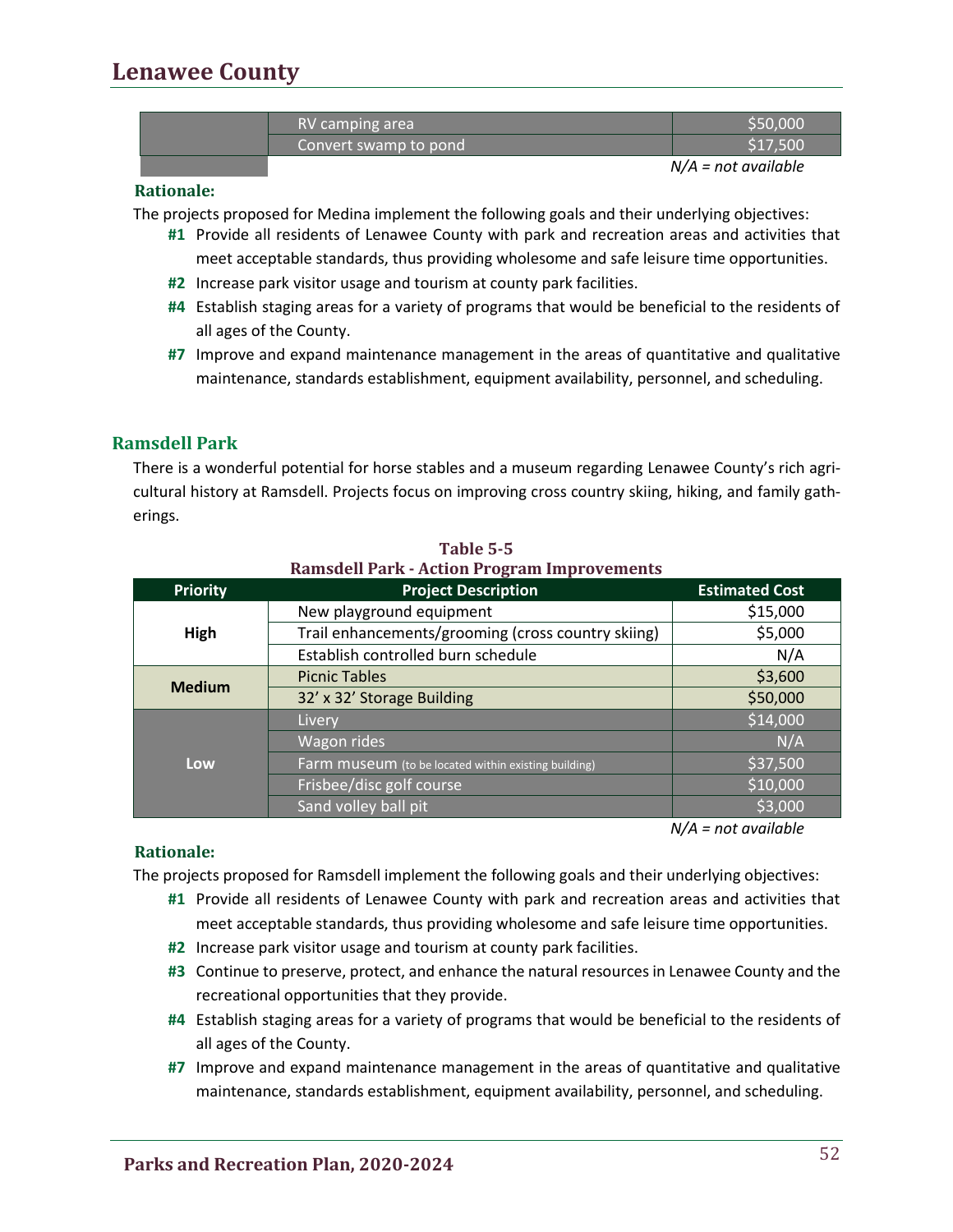#### **Taylor Road Park**

Improvements to Taylor Road will provide easier access to the park, which has been preserved as undeveloped property.

| <b>Priority</b> | <b>Project Description</b>                     | <b>Estimated Cost</b> |
|-----------------|------------------------------------------------|-----------------------|
| High            | Viewing areas for wildlife on and off of ponds | \$10,000              |
|                 | Educational interactive activities             | \$15,000              |
| <b>Medium</b>   | Signage upgrades                               | \$5,000               |
|                 | Gate at entrance                               | \$4,500               |
| Low             | More trails added                              | \$7,500               |

**Table 5-6 Taylor Road Park - Action Program Improvements**

*N/A = not available*

#### **Rationale:**

The projects proposed for Taylor Rd. implement the following goals and their underlying objectives:

- **#1** Provide all residents of Lenawee County with park and recreation areas and activities that meet acceptable standards, thus providing wholesome and safe leisure time opportunities.
- **#3** Continue to preserve, protect, and enhance the natural resources in Lenawee County and the recreational opportunities that they provide.
- **#7** Improve and expand maintenance management in the areas of quantitative and qualitative maintenance, standards establishment, equipment availability, personnel, and scheduling.

#### **General Collaboration with Recreation Partners**

Position the Lenawee County Parks Commission to serve as a facilitator and collaborator in larger local projects and cross-jurisdictional recreation projects such as trails and waterways.

| Table 5-7                            |
|--------------------------------------|
| <b>General Collaboration Program</b> |
| <b>Action Program Improvements</b>   |

| <b>Priority</b> | <b>Project Description</b>                                   | <b>Estimated Cost</b> |
|-----------------|--------------------------------------------------------------|-----------------------|
| High            | Incorporate non-profit recreations plans into County<br>Plan | \$0                   |
|                 | Review local parks plans for cooperation options             | S0                    |
| <b>Medium</b>   | Facilitate cross jurisdictional cooperation on parks         | \$0                   |
|                 | Partner with private sector to improved options              | \$0                   |
| Low             | Explore regional trail connections with other coun-<br>ties  | \$0                   |

*N/A = not available*

#### **Rationale:**

The projects proposed for General Collaboration implement the following goals and their underlying objectives:

**#1** Provide all residents of Lenawee County with park and recreation areas and activities that meet acceptable standards, thus providing wholesome and safe leisure time opportunities.